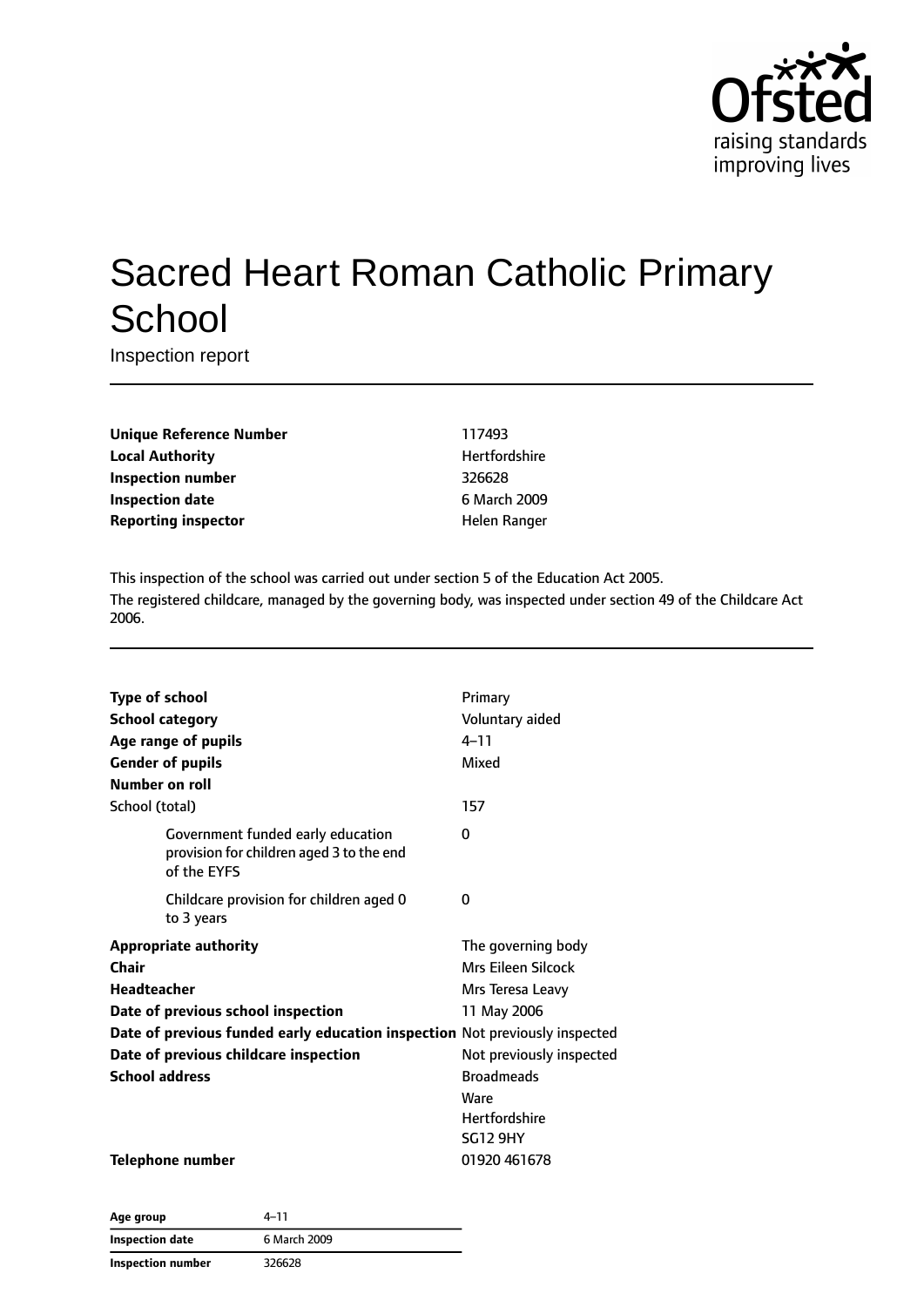**Fax number** 01920 461418

| Age group         | $4 - 11$     |
|-------------------|--------------|
| Inspection date   | 6 March 2009 |
| Inspection number | 326628       |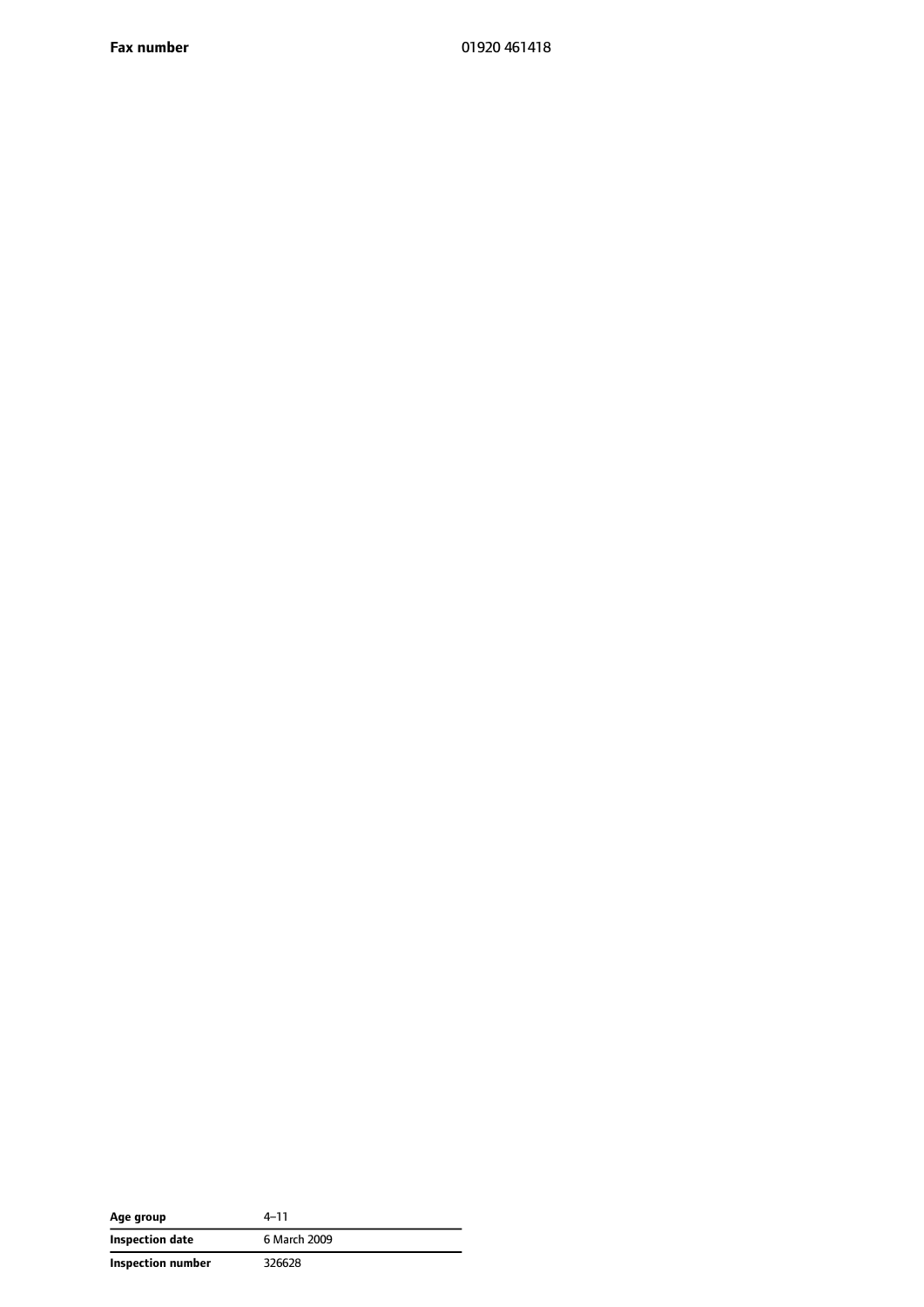.

<sup>©</sup> Crown copyright 2009

Website: www.ofsted.gov.uk

This document may be reproduced in whole or in part for non-commercial educational purposes, provided that the information quoted is reproduced without adaptation and the source and date of publication are stated.

Further copies of this report are obtainable from the school. Under the Education Act 2005, the school must provide a copy of this report free of charge to certain categories of people. A charge not exceeding the full cost of reproduction may be made for any other copies supplied.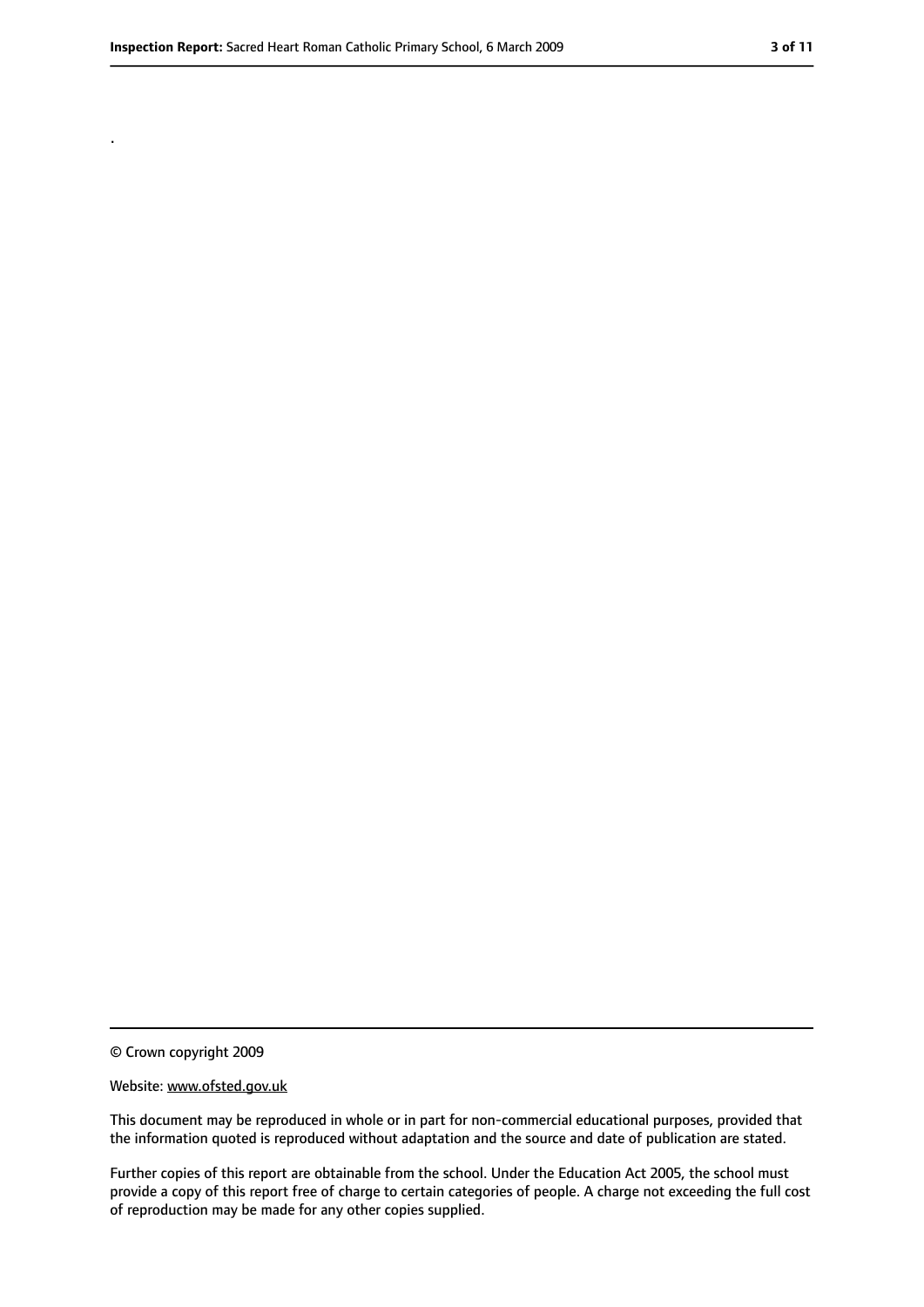### **Introduction**

The inspection was carried out by two additional inspectors. Inspectors evaluated the overall effectiveness of the school. They investigated how well pupils achieve, the current quality of teaching and the curriculum, and how leaders and managers evaluate the school and promote improvement.

The inspectors gathered evidence from records of pupils' progress, observations of lessons and breaktime activities, examples of pupils' work, discussions with pupils, staff and governors, and questionnaires and letters from parents. The main documents used by the school in its monitoring were examined. Other aspects of the school's work were not investigated in detail, but inspectors found no evidence to suggest that the school's own assessments, as given in itsself-evaluation, were not justified, and these have been included where appropriate in this report.

### **Description of the school**

This is a smaller than average size primary school. Pupils come almost entirely from Roman Catholic families and from a wide area, which includes the whole of Ware town and parts of the surrounding district. Around 20% of pupils are from a range of minority ethnic backgrounds; very few are at an early stage of learning to speak English. Pupils' eligibility for free school meals is low and a smaller than average proportion of pupils has learning difficulties and/or disabilities. When children start the Early Years Foundation Stage in their Reception year, they have a wide range of skills and abilities which match the standards expected nationally for their age. In the past few years, there has been a considerable amount of staffing change. The school has had difficulty in recruiting a permanent headteacher and there has been a succession of short-term and temporary headteachers. However, an experienced new headteacher has been in post since January 2009.

#### **Key for inspection grades**

| Grade 1 | Outstanding  |
|---------|--------------|
| Grade 2 | Good         |
| Grade 3 | Satisfactory |
| Grade 4 | Inadequate   |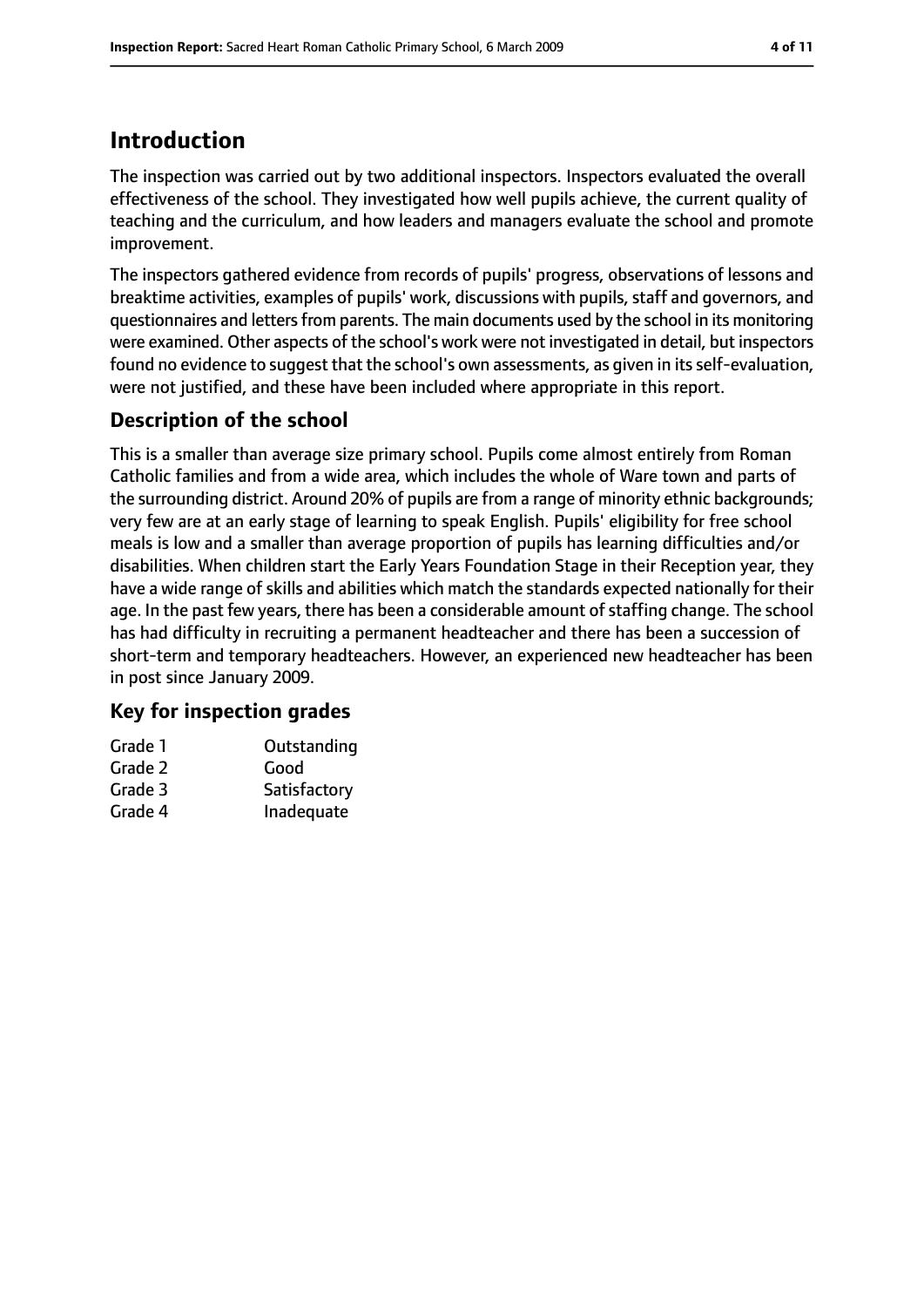### **Overall effectiveness of the school**

#### **Grade: 2**

This is a good school that has dealt well with the turbulence in its senior leadership since it was last inspected. The staff and governors have worked closely with the local authority and the diocese to provide continuity for pupils and, at the same time, have been determined to make the right appointments for their school. Parents have been understandably anxious for stability to return and a large proportion of those who wrote to inspectors said how pleased they are that the school has a permanent headteacher again. A typical comment was that the new headteacher 'recognises the areas of strength and is immediately striving to address any areas of concern'. Staff and pupils too are very positive about the future. The early indications are that their confidence is well placed. The headteacher already has a clear grasp of what needs doing, whether as an urgent priority or for the school's longer-term development.

Staff changes have affected several classes but, in spite of this, pupils' academic achievements are good, including for those who need extra adult help with learning. In the Year 2 assessments in reading, writing and mathematics, standards have improved well in recent years when compared with the national picture. They have been, and continue to be, at least above average. Of particular note were the results for 2008 in both reading and writing, which were exceptionally high. Performances in the national tests for pupils at the end of Year 6 have also been consistently above the national averages and, at times, extremely high. Provisional information indicates that, in the 2008 tests, pupils at this school made much better progress across Key Stage 2 than in most schools. The pupils currently in Year 6 are on track to reach high standards again this year.

A strength of the school is that, in most years, a much higher proportion of pupils reach Level 5 in English, mathematics and science than in most schools. However, the school has identified through its pupil progress tracking information that some of its more able pupils can do even better. Where individual pupils are most at risk of any underachievement, it is too often because they are not challenged to reach their full potential. Because of this, the academic targets for individuals and year groups have not always been met. This also indicates that there is more scope for pupils to develop the key academic skills they will need for the next stage of education and their future lives. The headteacher and her immediate predecessor have done much to ensure that teachers now have more efficient tracking systems that clearly identify how well each pupil is getting on, who needs extra help and who can be stretched further. Staff have been well trained in the skills needed to administer these systems and speak very positively about the quality of information they have to support their planning as a result.

When the school was last inspected, pupils' personal development and well-being were judged outstanding and this is still the case. Their behaviour is first rate and their great enjoyment of school is evident in enthusiasm for learning and consistently high levels of attendance. Pupils show extremely high levels of spiritual, moral and social understanding. These are promoted by the strong ethos of the school, which builds on the maturity pupils often bring from home. Pupils' cultural and multi-cultural awareness are mostly very good and supported by strengths in their work in subjects such as the arts, humanities and personal and social education. They have an excellent understanding of how to live safe and healthy lives, exemplified by their commitment to physical activity and a good diet. They also have a good understanding of their roles as young citizens, through their school council and a wide range of work in the local area and with charities. This work includes very effective links with a school in Gambia and plans to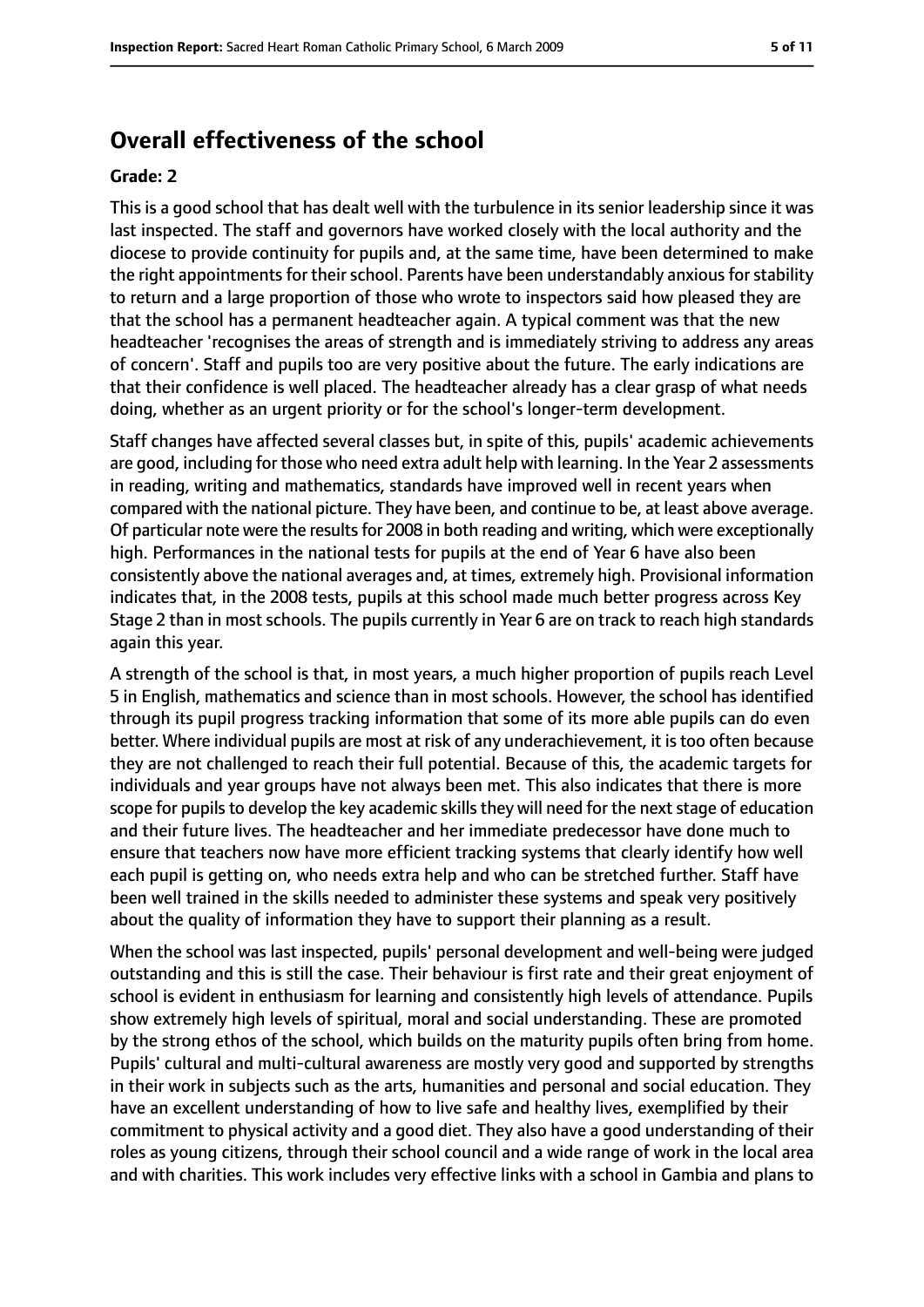work with a school in a contrasting location in London. Such projects are making an effective contribution to the school's good efforts to promote community cohesion.

Pupils make good progress because teaching and the curriculum are good. Both these key aspects of the school have been successfully improved since the last inspection. At that time, the programmes of work in science and in information and communication technology had weaknesses. These have been addressed. Pupils comment that lessons are more enjoyable now because there are more practical and investigative elements and more chances to use computers in their work. Teachers and teaching assistants work well together and lessons take place in a pleasant atmosphere of mutual respect between staff and pupils. Staff increasingly link subjects together to make learning more enjoyable and relevant. Good progress has been made in ensuring that the 'intervention programmes', which target pupils who need extra help or a quick boost in learning, are tailored closely to the individual needs of the pupils who undertake them. The school is at a relatively early stage of targeting provision to pupils with particular gifts or talents but staff aim to do so, as part of their commitment to enabling all individuals to excel.

The pastoral care for pupils is very good and pupils comment that they feel confident that adults will help with any problems. Services such as the well-run breakfast club are valued by pupils and their parents. The school fulfils its duties to safeguard pupils. Staff work closely with parents and with external agencies where relevant, such as those that support pupils who need specialist help with learning. There are good links with the parish and with other schools locally. Pupils receive effective quidance about their progress and increasingly have opportunities to reflect on and improve their work. There are examples of excellent marking and written feedback, although this is not consistent across all subjects or classes.

The arrival of the new headteacher has been an important milestone for the school. Working closely with the staff and governors, she has made an excellent start on establishing a shared vision and plans for the future. Senior staff carry out detailed evaluations and analyses of the school's strengths and weaknesses. Based on these, the headteacher has produced a rigorous, well focused improvement plan for the rest of this school year and there is an appropriate timescale for extending this into a longer-term plan. Governors are active, questioning, well informed and led very well by their experienced chairperson. They have shown considerable commitment to securing the best possible provision for pupils in spite of the challenges posed by staffing and financial constraints. Middle managers such as subject leaders have now been trained well in the skills needed to check and improve the quality of provision. For some, this is a relatively new area of management. They recognise that they need to monitor standards and provision more rigorously than in the past to inform their practice, support senior leaders' plans for further development and help the school meet its targets.

In general, the school has continued to provide well for its pupils since its last inspection. With its current team of staff and governors, it is well placed to make further improvements in the future.

#### **Effectiveness of the Early Years Foundation Stage**

#### **Grade: 1**

Outstanding provision in the Reception class ensures that children make an excellent start to their primary education. Detailed assessments of individual achievements show that children make outstanding progress to reach standards that are well above those expected by the time they transfer to Year 1. The class is extremely well led and managed by an experienced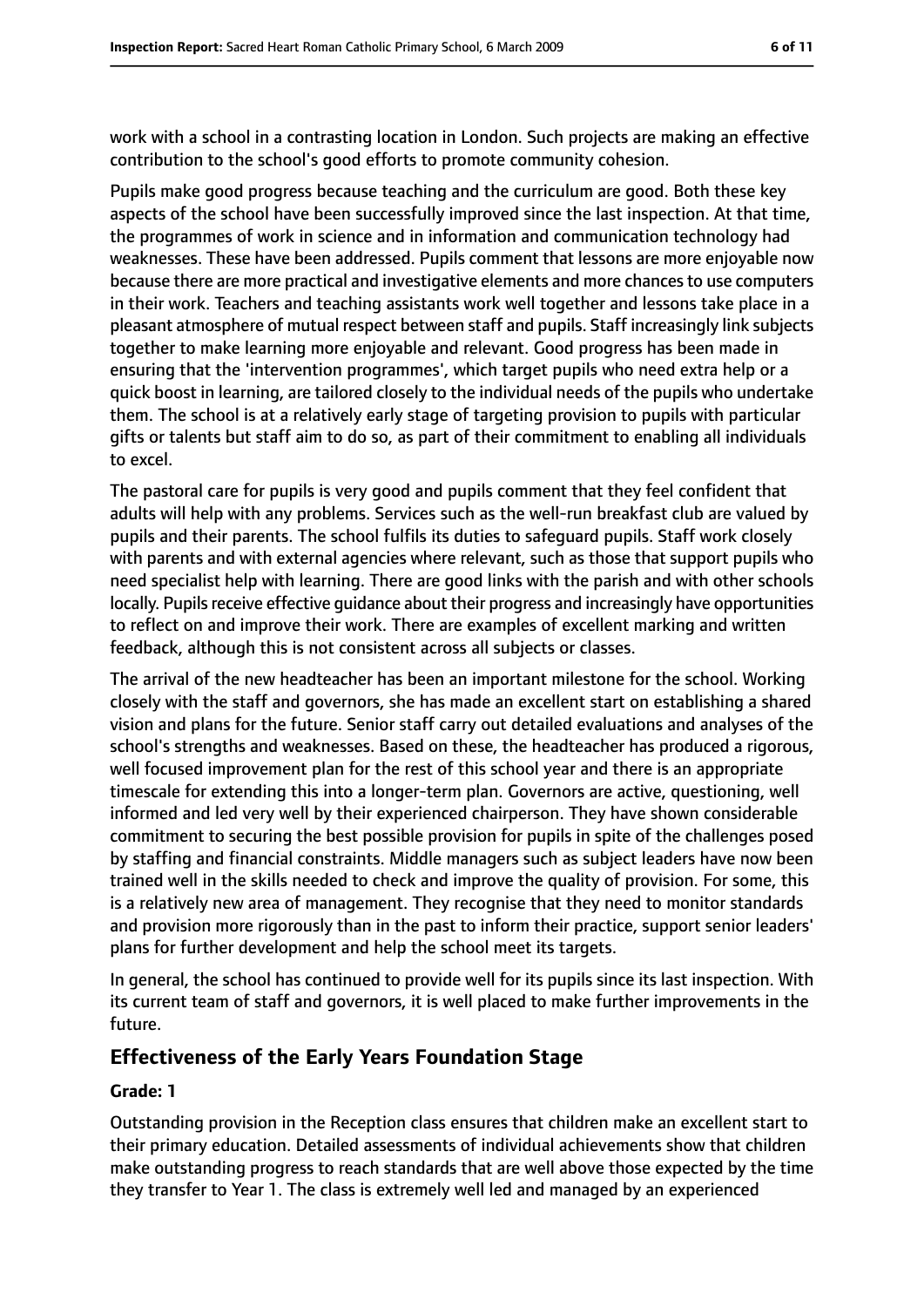practitioner. She promotes very effective teamwork with other adults in the class. She has established very useful links with the pre-school settings that most children attend. Children start school with very positive attitudes to learning and good social awareness, eager to make a start on learning basic academic skills. Parents' views are very positive and they appreciate how quickly their children settle into school. The staff work very closely together, and with parents, in planning a rich variety of enjoyable and purposeful activities to nurture children's progress in all areas of learning. The available accommodation is used extremely well, both indoors and out. Stimulating resources, such as the role play areas and the vegetable plot, foster interest and excitement. Children's personal development is excellent. They are well behaved and considerate to others. They have frequent opportunities to choose and plan their own learning, as well as learning directly with an adult. They are very well motivated and receive high levels of care, while being successfully encouraged to become independent and confident learners.

#### **What the school should do to improve further**

- Ensure the success of the initiative to provide greater challenge in lessons for the more capable pupils and those with particular gifts or talents.
- Enable middle managers to evaluate provision and standards rigorously and to secure improvements that ensure the school's challenging targets are consistently met.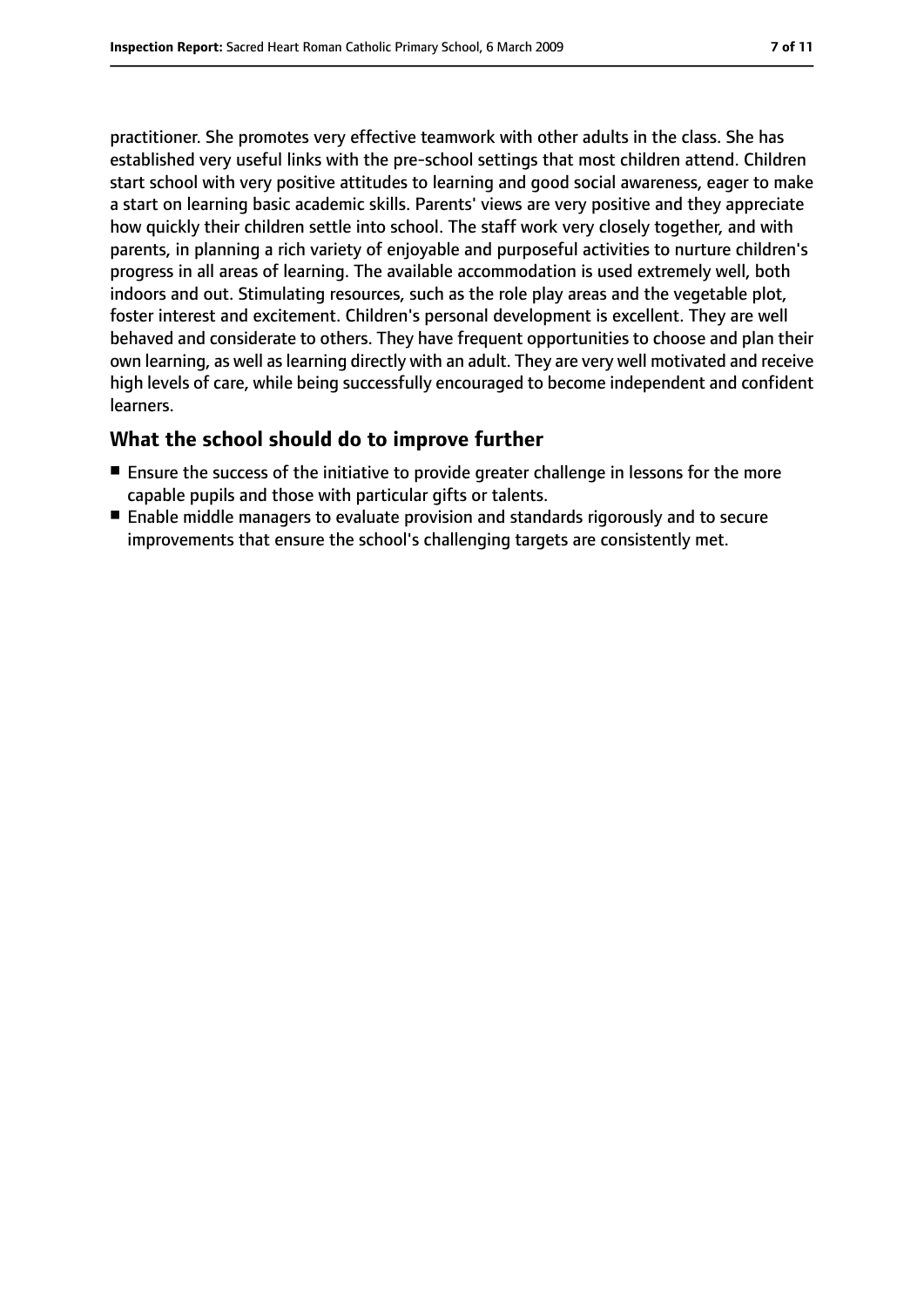**Any complaints about the inspection or the report should be made following the procedures set out in the guidance 'Complaints about school inspection', which is available from Ofsted's website: www.ofsted.gov.uk.**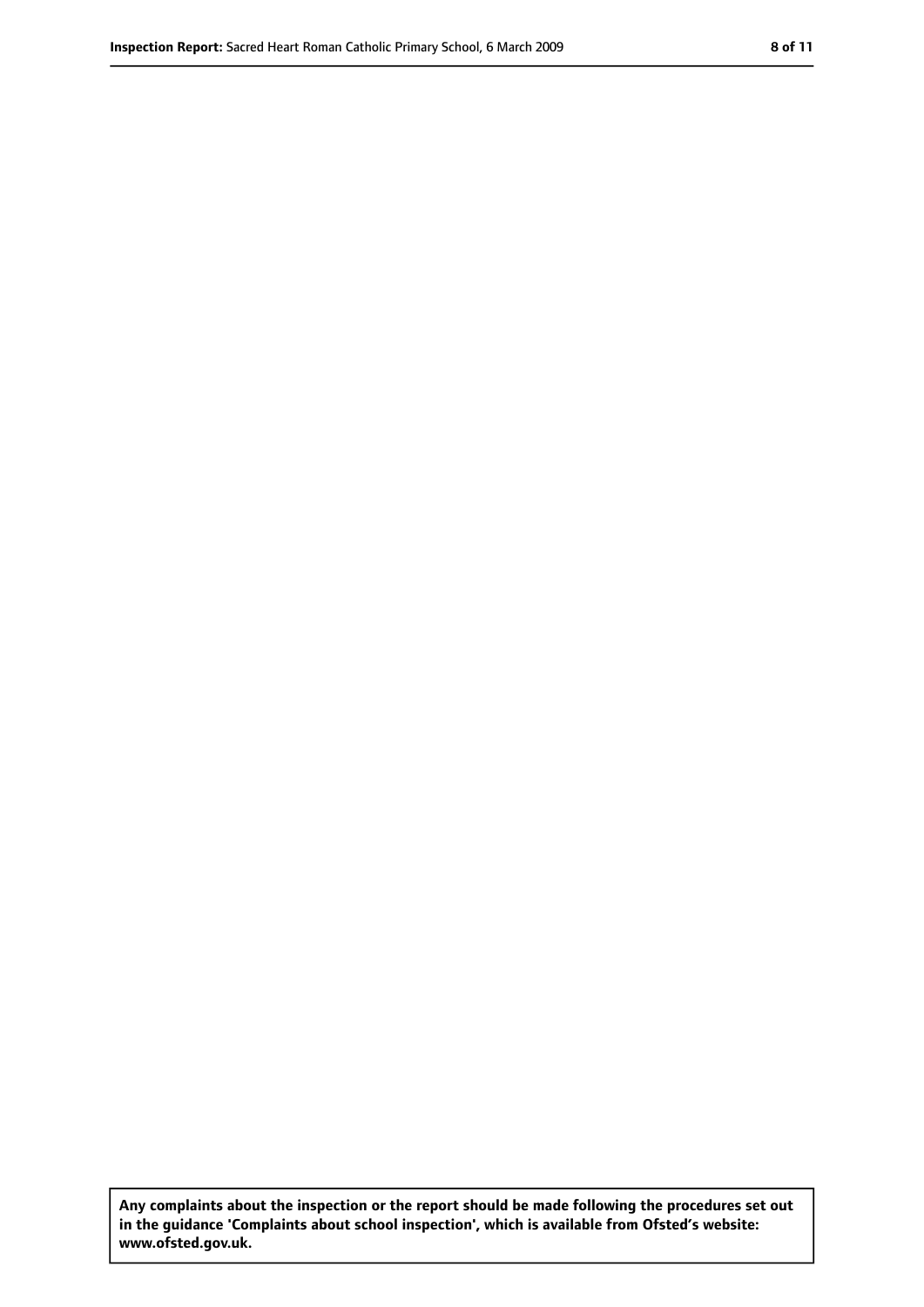## **Inspection judgements**

| Key to judgements: grade 1 is outstanding, grade 2 good, grade 3 satisfactory, and | <b>School</b> |
|------------------------------------------------------------------------------------|---------------|
| arade 4 inadequate                                                                 | Overall       |

#### **Overall effectiveness**

| How effective, efficient and inclusive is the provision of<br>education, integrated care and any extended services in meeting the<br>needs of learners? |     |
|---------------------------------------------------------------------------------------------------------------------------------------------------------|-----|
| Effective steps have been taken to promote improvement since the last<br>inspection                                                                     | Yes |
| How well does the school work in partnership with others to promote learners'<br>well being?                                                            |     |
| The capacity to make any necessary improvements                                                                                                         |     |

### **Effectiveness of the Early Years Foundation Stage**

| How effective is the provision in meeting the needs of children in the<br>EYFS?              |  |
|----------------------------------------------------------------------------------------------|--|
| How well do children in the EYFS achieve?                                                    |  |
| How good are the overall personal development and well-being of the children<br>in the EYFS? |  |
| How effectively are children in the EYFS helped to learn and develop?                        |  |
| How effectively is the welfare of children in the EYFS promoted?                             |  |
| How effectively is provision in the EYFS led and managed?                                    |  |

#### **Achievement and standards**

| How well do learners achieve?                                                                               |  |
|-------------------------------------------------------------------------------------------------------------|--|
| The standards <sup>1</sup> reached by learners                                                              |  |
| How well learners make progress, taking account of any significant variations<br>between groups of learners |  |
| How well learners with learning difficulties and/or disabilities make progress                              |  |

<sup>&</sup>lt;sup>1</sup>Grade 1 - Exceptionally and consistently high; Grade 2 - Generally above average with none significantly below average; Grade 3 - Broadly average to below average; Grade 4 - Exceptionally low.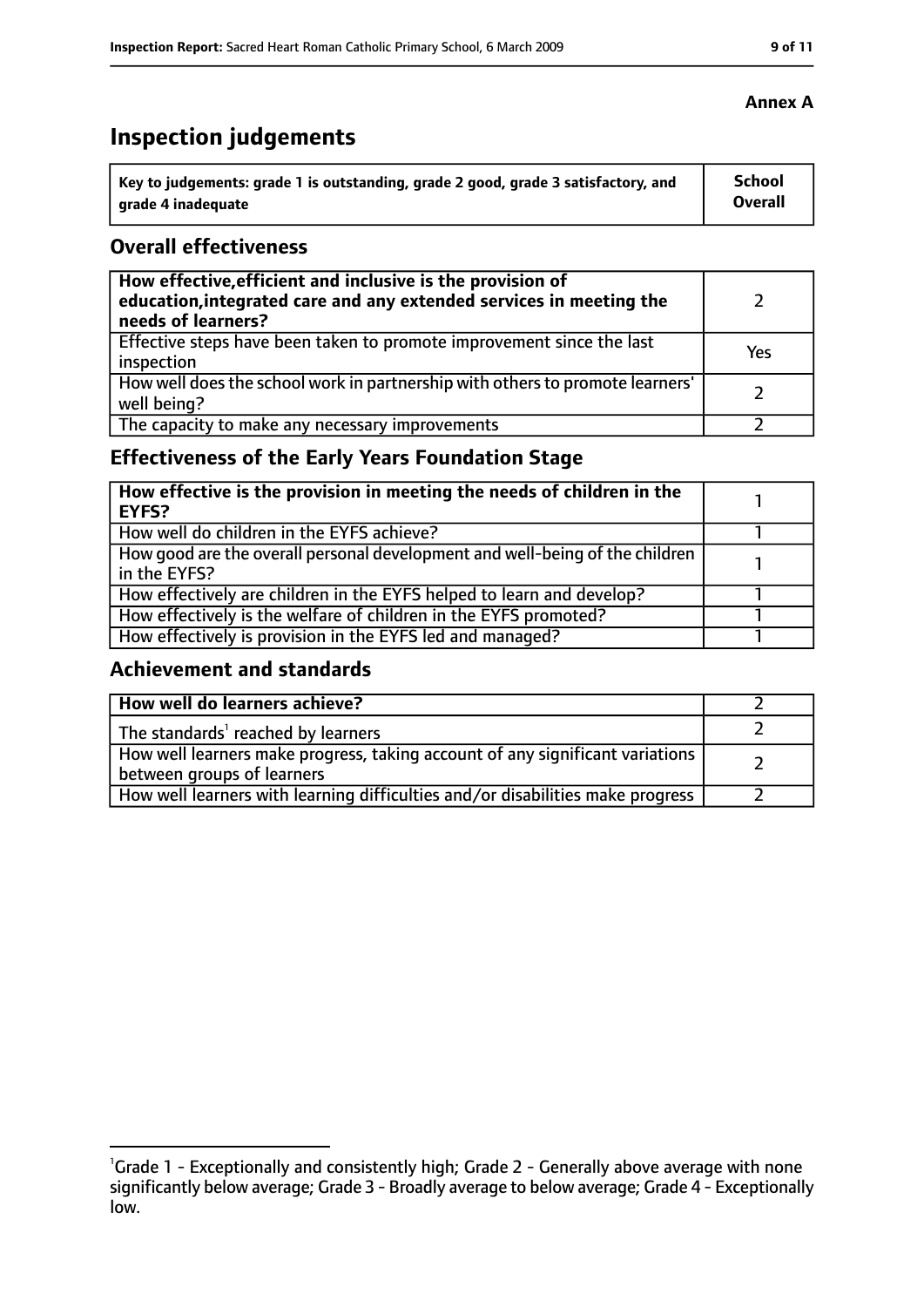### **Personal development and well-being**

| How good are the overall personal development and well-being of the<br>learners?                                 |  |
|------------------------------------------------------------------------------------------------------------------|--|
| The extent of learners' spiritual, moral, social and cultural development                                        |  |
| The extent to which learners adopt healthy lifestyles                                                            |  |
| The extent to which learners adopt safe practices                                                                |  |
| The extent to which learners enjoy their education                                                               |  |
| The attendance of learners                                                                                       |  |
| The behaviour of learners                                                                                        |  |
| The extent to which learners make a positive contribution to the community                                       |  |
| How well learners develop workplace and other skills that will contribute to<br>their future economic well-being |  |

## **The quality of provision**

| How effective are teaching and learning in meeting the full range of<br>learners' needs?              |  |
|-------------------------------------------------------------------------------------------------------|--|
| How well do the curriculum and other activities meet the range of needs and<br>interests of learners? |  |
| How well are learners cared for, quided and supported?                                                |  |

### **Leadership and management**

| How effective are leadership and management in raising achievement<br>and supporting all learners?                                              |           |
|-------------------------------------------------------------------------------------------------------------------------------------------------|-----------|
| How effectively leaders and managers at all levels set clear direction leading<br>to improvement and promote high quality of care and education |           |
| How effectively leaders and managers use challenging targets to raise standards                                                                 | 3         |
| The effectiveness of the school's self-evaluation                                                                                               |           |
| How well equality of opportunity is promoted and discrimination eliminated                                                                      |           |
| How well does the school contribute to community cohesion?                                                                                      |           |
| How effectively and efficiently resources, including staff, are deployed to<br>achieve value for money                                          |           |
| The extent to which governors and other supervisory boards discharge their<br>responsibilities                                                  |           |
| Do procedures for safequarding learners meet current government<br>requirements?                                                                | Yes       |
| Does this school require special measures?                                                                                                      | No        |
| Does this school require a notice to improve?                                                                                                   | <b>No</b> |